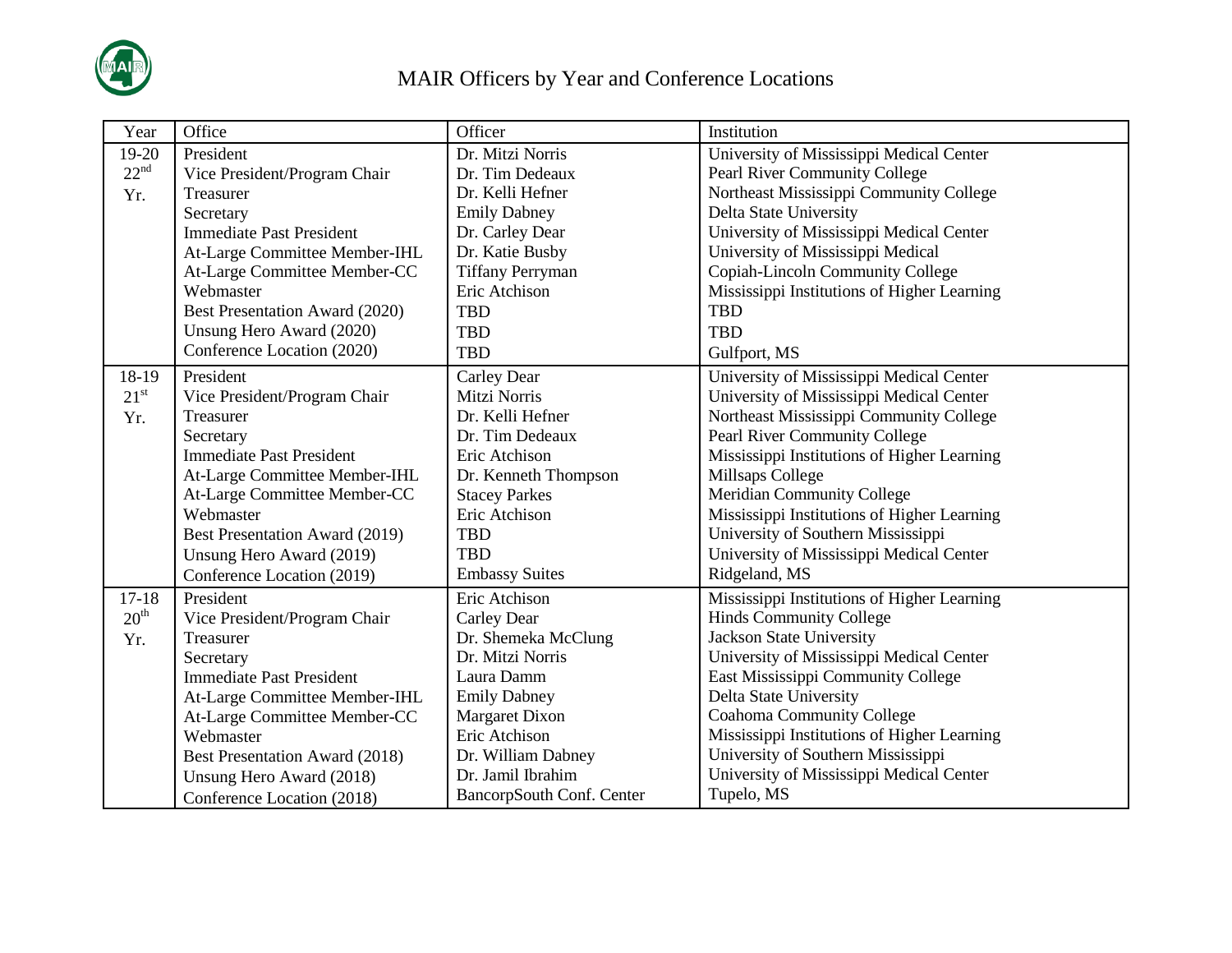

| $16-17$          | President                       | Laura Damm                | East Mississippi Community College          |
|------------------|---------------------------------|---------------------------|---------------------------------------------|
| 19 <sup>th</sup> | Vice President/Program Chair    | Eric Atchison             | Mississippi Public Universities-IHL         |
| Yr.              | Treasurer                       | Dr. Shemeka McClung       | <b>Jackson State University</b>             |
|                  | Secretary                       | Carley Dear               | <b>Hinds Community College</b>              |
|                  | <b>Immediate Past President</b> | Dr. Lee Skinkle           | Southwest Baptist University                |
|                  | At-Large Committee Member-IHL   | <b>Andrew Garner</b>      | Mississippi University for Women            |
|                  | At-Large Committee Member-CC    | Amy Cappleman             | Itawamba Community College                  |
|                  | Webmaster                       | Eric Atchison             | Mississippi Public Universities-IHL         |
|                  | Best Presentation Award (2017)  | Dr. Lee Skinkle           | <b>Southwest Baptist University</b>         |
|                  | Unsung Hero Award (2017)        | Raúl Fletes               | Mississippi Community College Board         |
|                  | Conference Location (2017)      | Cabot Lodge-Millsaps      | Jackson, MS                                 |
| $15-16$          | President                       | Dr. Lee Skinkle           | <b>Belhaven University</b>                  |
| $18^{th}$        | Vice President/Program Chair    | Laura Damm                | East Mississippi Community College          |
| Yr.              | Treasurer                       | Liz Edwards               | Itawamba Community College                  |
|                  | Secretary                       | <b>Tiffany Gregory</b>    | University of Mississippi                   |
|                  | <b>Immediate Past President</b> | Carolyn Warren            | Northwest Mississippi Community College     |
|                  | At-Large Committee Member-IHL   | Dr. Shemeka McClung       | <b>Jackson State University</b>             |
|                  | At-Large Committee Member-CC    | Craig-Ellis Sasser        | Northeast Mississippi Community College     |
|                  | Webmaster                       | Eric Atchison             | Mississippi Institutions of Higher Learning |
|                  | Unsung Hero Award (2016)        | Dr. Ken Thompson          | Millsaps College                            |
|                  | Best Presentation Award (2016)  | <b>Elizabeth Edwards</b>  | Itawamba Community College                  |
|                  | Conference Location (2016)      | <b>Courtyard Marriott</b> | Gulfport, MS                                |
| $14-15$          | President                       | Carolyn Warren            | Northwest Mississippi Community College     |
| $17th$ Yr.       | Vice President/Program Chair    | Dr. Lee Skinkle           | <b>Belhaven University</b>                  |
|                  | Treasurer                       | Liz Edwards               | Itawamba Community College                  |
|                  | Secretary                       | Laura Damm                | East Mississippi Community College          |
|                  | <b>Immediate Past President</b> | Suzanne Simpson           | Delta State University                      |
|                  | At-Large Committee Member-IHL   | <b>Tiffany Gregory</b>    | University of Mississippi                   |
|                  | At-Large Committee Member-CC    | <b>Jeff Posey</b>         | Copiah-Lincoln Community College            |
|                  | Webmaster                       | Eric Atchison             | Mississippi Institutions of Higher Learning |
|                  | Jim Nichols Recipient (2015)    | Dr. Jim Hood              | Mississippi Institutions of Higher Learning |
|                  | Best Presentation Award (2015)  | Eric Atchison             | Mississippi Institutions of Higher Learning |
|                  | Conference Location (2015)      | Hampton Inn and Suites    | Oxford, MS                                  |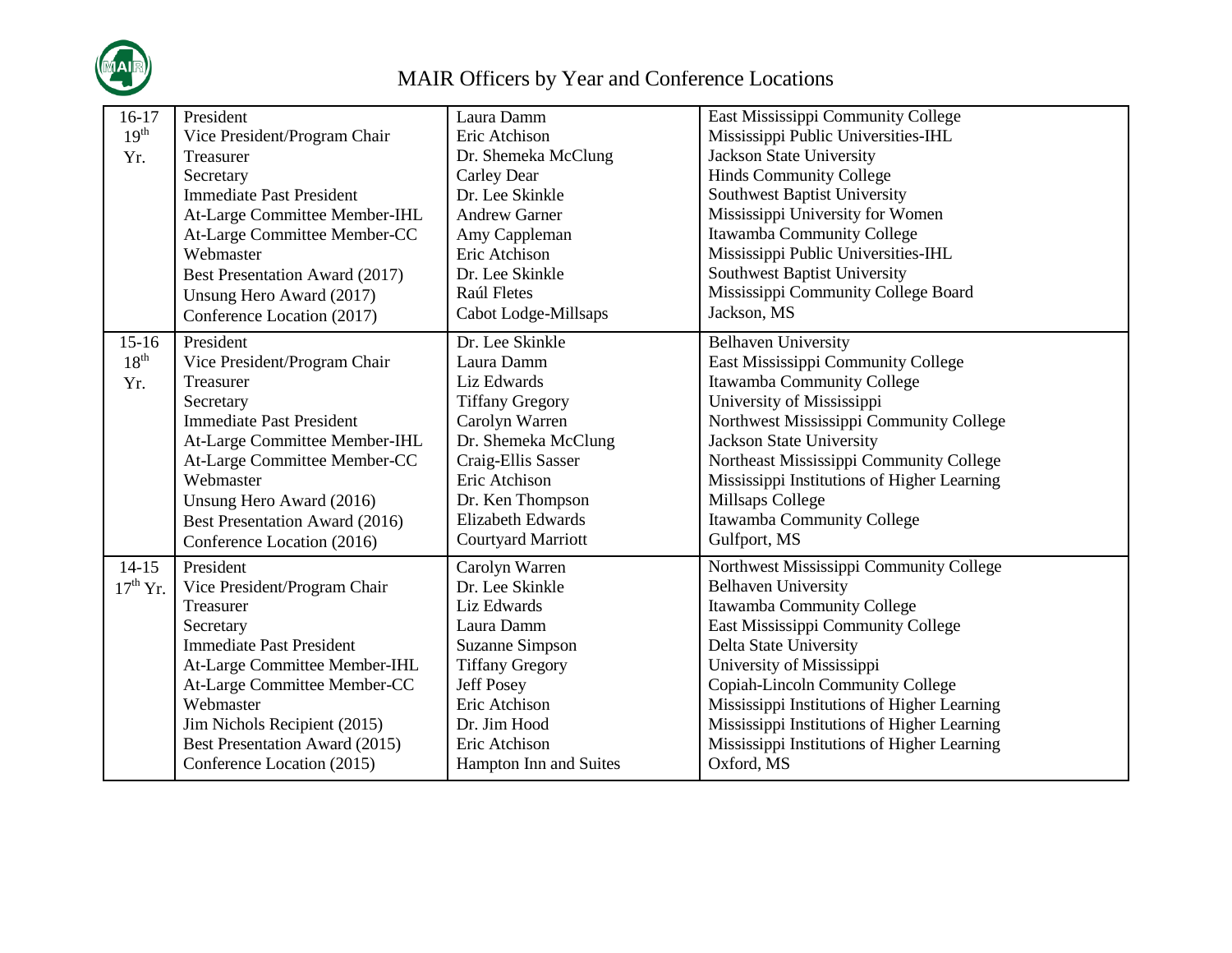

| $13-14$<br>$16^{th}$ Yr.   | President<br>Vice President/Program Chair<br>Treasurer<br>Secretary<br><b>Immediate Past President</b><br>At-Large Committee Member-HL<br>At-Large Committee Member-CC<br>Jim Nichols Recipient (2014)<br>Conference Location (2014)  | <b>Suzanne Simpson</b><br>Carolyn Warren<br>Dr. Lee Skinkle<br>Rosella Houston<br>Liz Edwards<br>Eric Atchison<br><b>Margaret Dixon</b><br>Mary Harrington<br>Hampton Inn and Suites | Delta State University<br>Northwest Mississippi Community College<br><b>Belhaven University</b><br>Jackson State University<br>Itawamba Community College<br><b>Institutions of Higher Learning</b><br>Coahoma Community College<br>University of Mississippi<br>Vicksburg, MS                                 |
|----------------------------|---------------------------------------------------------------------------------------------------------------------------------------------------------------------------------------------------------------------------------------|--------------------------------------------------------------------------------------------------------------------------------------------------------------------------------------|----------------------------------------------------------------------------------------------------------------------------------------------------------------------------------------------------------------------------------------------------------------------------------------------------------------|
| $12-13$<br>$15^{th}$ Yr.   | President<br>Vice President/Program Chair<br>Treasurer<br>Secretary<br><b>Immediate Past President</b><br>At-Large Committee Member-IHL<br>At-Large Committee Member-CC<br>Jim Nichols Recipient (2013)<br>Conference Location (2013) | Liz Edwards<br><b>Suzanne Simpson</b><br>Dr. Lee Skinkle<br>Carolyn Warren<br>Dr. Cathy Ellet<br>Michelle Arrington<br><b>Sharon Freeman</b><br>Rosemary C. Lamb<br>MPB Auditorium   | Itawamba Community College<br>Delta State University<br><b>Belhaven University</b><br>Northwest Mississippi Community College<br>Retired-Copiah Lincoln Community College<br>University of Southern Mississippi<br><b>MS Delta Community College</b><br><b>Coahoma Community College</b><br>Jackson, MS        |
| $11 - 12$<br>$14^{th}$ Yr. | President<br>Vice President/Program Chair<br>Treasurer<br>Secretary<br><b>Immediate Past President</b><br>At-Large Committee Member-IHL<br>At-Large Committee Member-CC<br>Jim Nichols Recipient (2012)<br>Conference Location (2012) | Dr. Cathy Ellet<br>Liz Edwards<br><b>Nicole Evans</b><br><b>Suzanne Simpson</b><br>Jennifer Moore<br>Dr. Lee Skinkle<br>Carolyn Warren<br>Dr. Gwen Aldridge<br>Hollywood Casino      | Retired-Copiah Lincoln Community College<br>Itawamba Community College<br><b>Jackson State University</b><br>Delta State University<br>Mississippi University for Women<br><b>Belhaven University</b><br>Northwest Mississippi Community College<br><b>Southwest Tennessee Community College</b><br>Tunica, MS |
| $10-11$<br>$13^{th}$ Yr.   | President<br>Vice President/Program Chair<br>Treasurer<br>Secretary<br><b>Immediate Past President</b><br>Jim Nichols Recipient (2011)<br>Conference Location (2011)                                                                  | Jennifer Moore<br>Dr. Cathy Ellet<br><b>Nicole Evans</b><br>Liz Edwards<br><b>Rosemary Dill</b><br>Mitzy Johnson<br>Beau Rivage                                                      | Mississippi University for Women<br>Copiah Lincoln Community College<br>Jackson State University<br>Itawamba Community College<br><b>Coahoma Community College</b><br>Mississippi State University<br>Biloxi, MS                                                                                               |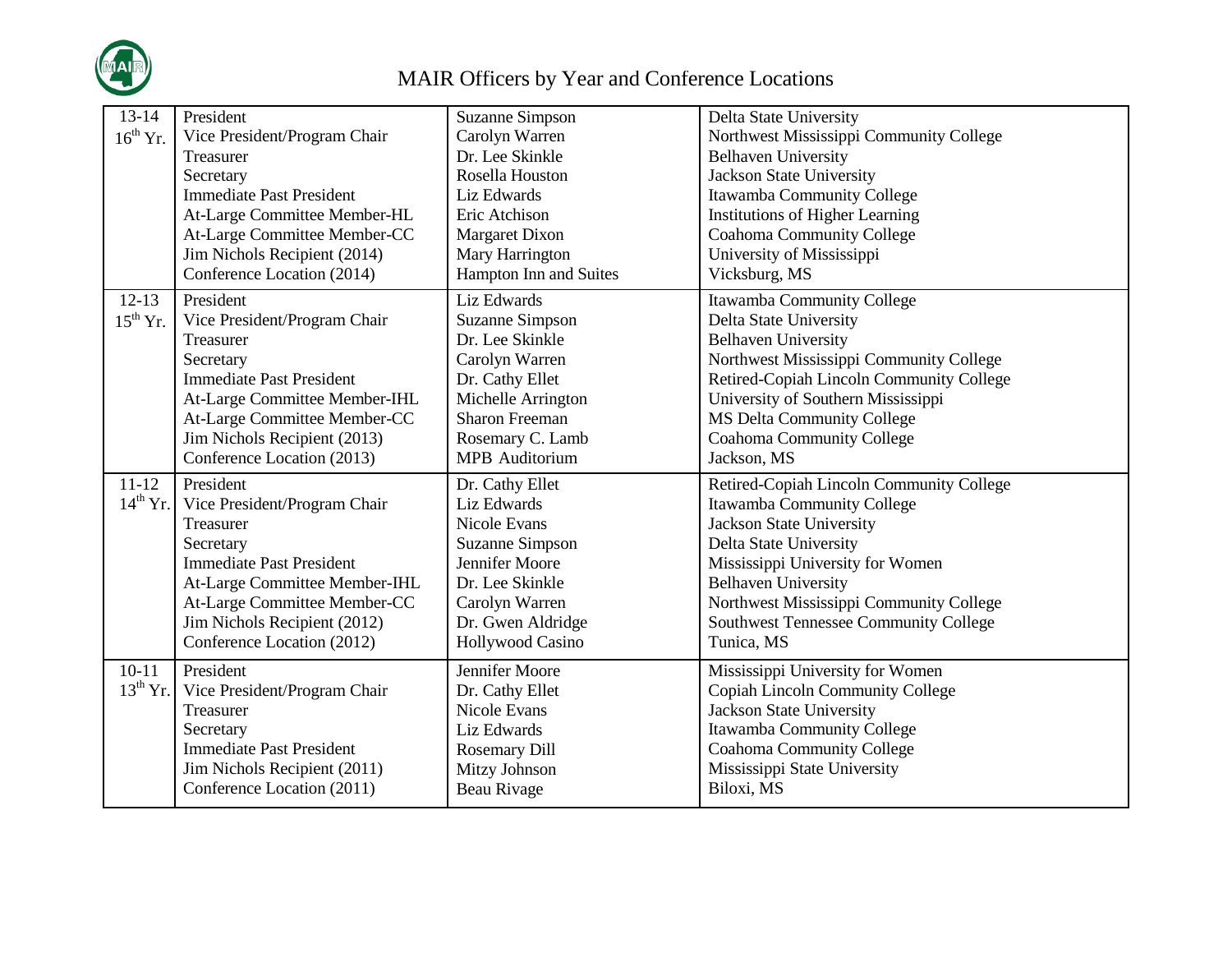

| $09-10$<br>$12^{th}$ Yr. | President<br>Vice President<br>Treasurer<br>Secretary<br><b>Immediate Past President</b><br>Conference Location (2010)                                               | <b>Rosemary Dill</b><br>Jennifer Moore<br>Dr. Cathy Ellet<br><b>Sharon Freeman</b><br>Mary Harrington<br>Mississippi University for Women | <b>Coahoma Community College</b><br>Mississippi University for Women<br>Copiah Lincoln Community College<br>Mississippi Valley State University<br>University of Mississippi<br>Columbus, MS                                             |
|--------------------------|----------------------------------------------------------------------------------------------------------------------------------------------------------------------|-------------------------------------------------------------------------------------------------------------------------------------------|------------------------------------------------------------------------------------------------------------------------------------------------------------------------------------------------------------------------------------------|
| 08-09<br>$11^{th}$ Yr.   | President<br>Vice President<br>Treasurer<br>Secretary<br><b>Immediate Past President</b><br>Conference Location (2009)                                               | Mary Harrington<br><b>Rosemary Dill</b><br>Dr. Cathy Ellet<br><b>Sharon Freeman</b><br>Dave Mullins<br>Natchez Grand Hotel                | University of Mississippi<br><b>Coahoma Community College</b><br>Copiah-Lincoln Community College<br>Mississippi Valley State University<br>East Mississippi Community College<br>Natchez, MS                                            |
| $07-08$<br>$10^{th}$ Yr. | President<br>Vice President/Program Chair<br>Treasurer<br>Secretary<br><b>Immediate Past President</b><br>Jim Nichols Recipient (2008)<br>Conference Location (2008) | Dave Mullins<br>Mary Harrington<br><b>Christian Pruett</b><br><b>Rosemary Dill</b><br>Vacant<br>Margie Hobbs<br>University of Mississippi | East Mississippi Community College<br>University of Mississippi<br><b>Institutions of Higher Learning</b><br><b>Coahoma Community College</b><br>University of Mississippi<br>Oxford, MS                                                 |
| 06-07<br>$9th$ Yr.       | President<br>Vice President<br>Treasurer<br>Secretary<br><b>Immediate Past President</b><br>Jim Nichols Recipient (2007)<br>Conference Location (2007)               | Lisa Lord<br>Dave Mullins<br>Mary Harrington<br><b>Rosemary Dill</b><br>Gwen Aldridge<br>Joe Cliburn<br>Pearl River Casino                | Delta State University<br>East Mississippi Community College<br>University of Mississippi<br><b>Coahoma Community College</b><br>Northwest Mississippi Community College<br>Mississippi Gulf Coast Community College<br>Philadelphia, MS |
| $05-06$<br>$8^{th}$ Yr.  | President<br>Vice President<br>Treasurer<br>Secretary<br><b>Immediate Past President</b><br>Jim Nichols Recipient (2006)<br>Conference Location (2006)               | Gwen Aldridge<br>Lisa Lord<br>Mary Harrington<br><b>Rosemary Dill</b><br>Julie Fulgham<br><b>Jim Nichols</b><br>Pearl River Casino        | Northwest Mississippi Community College<br>Delta State University<br>University of Mississippi<br><b>Coahoma Community College</b><br>Mississippi State University<br>University of Mississippi<br>Philadelphia, MS                      |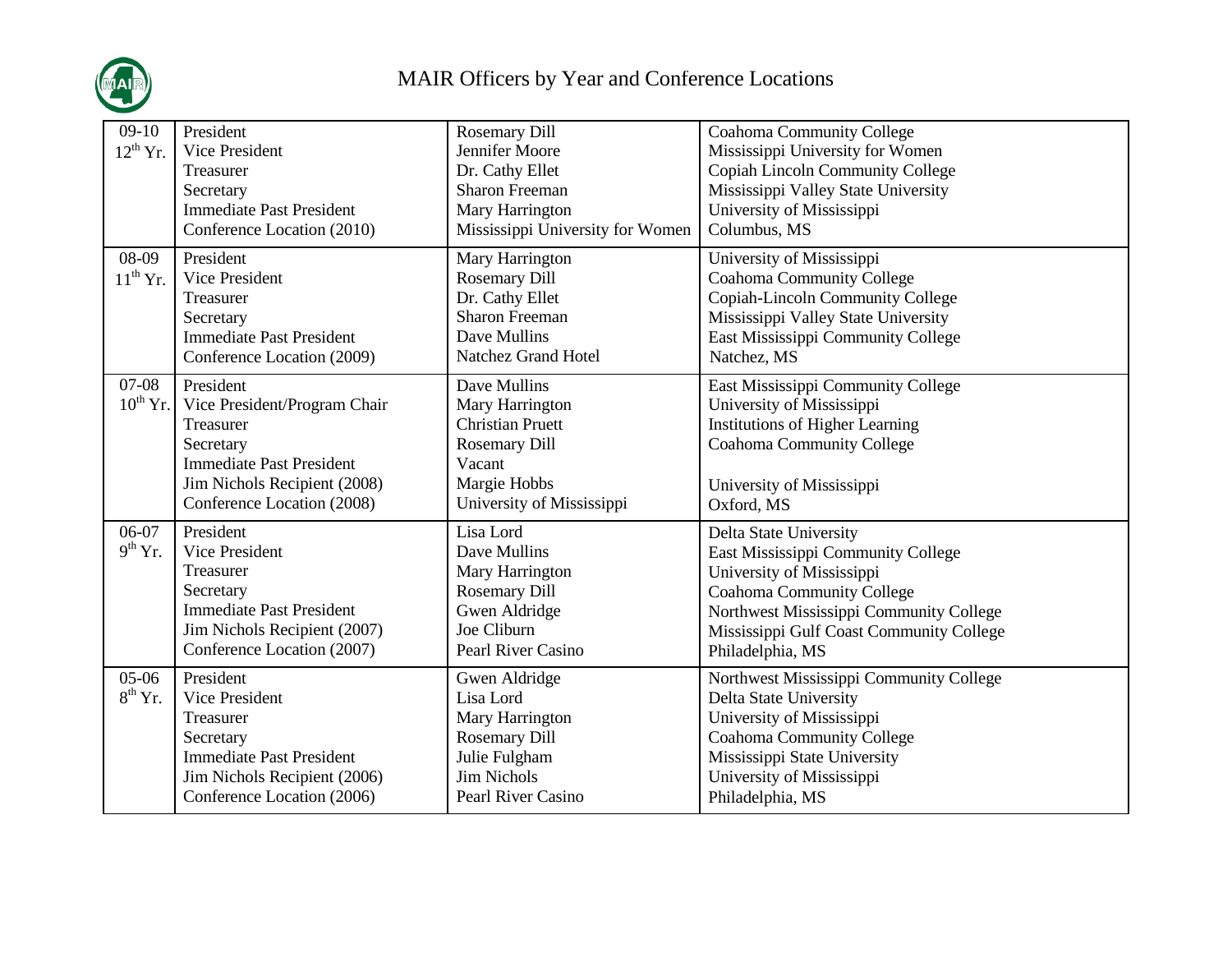

| $04 - 05$<br>$7th$ Yr.           | President<br>Vice President<br>Treasurer<br>Secretary<br><b>Immediate Past President</b><br>Conference Location (2005) | Julie Fulgham<br>Gwen Aldridge<br>Jan Reid-Bunch<br>Lisa Lord<br>Joe Cliburn<br>MPB Auditorium                | Mississippi State University<br>Northwest Mississippi Community College<br>Itawamba Community College<br>Delta State University<br>Mississippi Gulf Coast Community College<br>Jackson, MS |
|----------------------------------|------------------------------------------------------------------------------------------------------------------------|---------------------------------------------------------------------------------------------------------------|--------------------------------------------------------------------------------------------------------------------------------------------------------------------------------------------|
| $03-04$<br>$6^{th}$ Yr.          | President<br>Vice President<br>Treasurer<br>Secretary<br><b>Immediate Past President</b><br>Conference Location (2004) | Joe Cliburn<br>Julie Fulgham<br>Jan Reid-Bunch<br>Lisa Lord<br>Margie Hobbs<br><b>MPB</b> Auditorium          | Mississippi Gulf Coast Community College<br>Mississippi State University<br>Itawamba Community College<br>Delta State University<br>University of Mississippi<br>Jackson, MS               |
| $02-03$<br>$5^{th}$ Yr.          | President<br>Vice President<br>Treasurer<br>Secretary<br><b>Immediate Past President</b><br>Conference Location (2003) | Margie Hobbs<br>Joe Cliburn<br>Kathy Huffman<br>Lisa Lord<br><b>Catherine Cotton</b><br><b>MPB</b> Auditorium | University of Mississippi<br>Mississippi Gulf Coast Community College<br>Mississippi State University<br>Delta State University<br><b>Jones County Junior College</b><br>Jackson, MS       |
| $01-02$<br>$4^{\text{th}}$ Yr.   | President<br>Vice President<br>Secretary-Treasurer<br><b>Immediate Past President</b><br>Conference Location (2002)    | <b>Catherine Cotton</b><br>Margie Hobbs<br>Kathy Huffman<br>Jim Hood<br>Jones County Junior College           | <b>Jones County Junior College</b><br>University of Mississippi<br>Mississippi State University<br><b>Institutions of Higher Learning</b><br>Ellisville, MS                                |
| $00 - 01$<br>$3^{\text{rd}}$ Yr. | President<br>Vice President<br>Secretary-Treasurer<br><b>Immediate Past President</b><br>Conference Location (2001)    | Jim Hood<br><b>Catherine Cotton</b><br>Kathy Huffman<br>Mitzy Johnson<br><b>MPB</b> Auditorium                | <b>Institutions of Higher Learning</b><br><b>Jones County Junior College</b><br>Mississippi State University<br>Northeast Mississippi Community College<br>Jackson, MS                     |
| 99-00<br>$2nd$ Yr.               | President<br>Vice President<br>Secretary-Treasurer<br><b>Immediate Past President</b><br>Conference Location (2000)    | Mitzy Johnson<br>Jim Hood<br>Kathy Huffman<br>Glenda Lester<br>The Grand Casino                               | Northeast Mississippi Community College<br><b>Institutions of Higher Learning</b><br>Mississippi State University<br><b>Institutions of Higher Learning</b><br>Biloxi, MS                  |